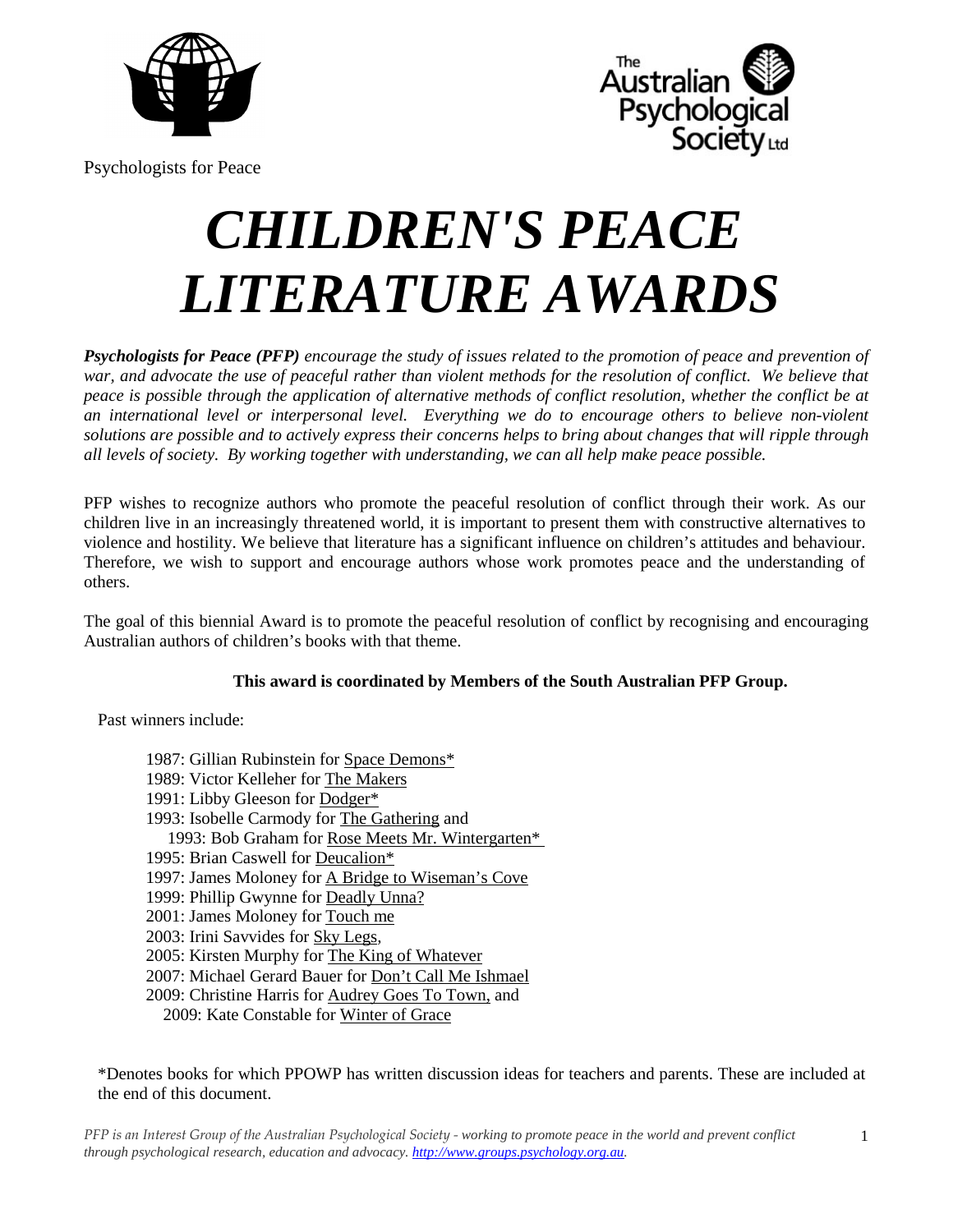#### **2009 WINNERS**

#### **Audrey goes to town by Christine Harris (Little Hare Books)**

Audrey and her family temporarily relocate to Beltana when Audrey's mother is expecting another baby. They board with Mrs. Patterson, known locally as Patterson's Curse (a noxious weed). She is a prickly woman who has strict rules and a list of dos and don'ts for the children. When Audrey's mother is taken suddenly to hospital, Mrs. Patterson declares that Audrey has become her "project". She wants to ensure that Audrey learns good manners, how to knit and how to behave like a lady. However she does not anticipate Audrey's perceptive response, "And you're mine. I'm looking for your good side."

A situation which could have developed into unpleasantness is slowly changed by Audrey's beguilingly honest, direct, humorous and compassionate approach to her carer. Audrey makes an effort to please. She is kind and thoughtful but does not allow herself to become a victim. Audrey acknowledges Mrs. Patterson's kind gestures and is prompt to express her gratitude. Indeed warmth and generosity are modeled by the Beltana community. Audrey's perseverance is rewarded when she realizes that Mrs. Patterson's grimness is mainly due to the sorrows she has experienced in her life. Mutual trust and appreciation develop. As Audrey says, "At first it was hard to find things on your good side. But then it got easier. You've got one, all right".

## **Winter of Grace by Kate Constable (Allen & Unwin)**

This book deals with the unusual but important theme of the role of religious affiliations for young people trying to understand the world and human relationships. Readers are gripped by an engaging story about two Year 11 girls who keep us intrigued with action and controversy and what might happen next.

The main character Bridie is searching for a set of beliefs or ideas to make sense of life. Her encounter with Christian fundamentalism brings her into conflict with her mother and her best friend Stella, who each have reasons for rejecting organised religion. A variety of religious beliefs is portrayed, and Bridie's quest is not over by the end of the book. The underlying message is that people with different religious beliefs including atheism can all be sincere seekers after truth and an honorable code of behaviour. Bridie comes to realise she needs to think and explore for herself. Her reconciliation with Stella is based on recognising that friendship and trust allow people to disagree about religious beliefs without damaging their relationship.

The model of respect for diverse belief systems and their adherents is a timely one in our age.

# **SHORT LIST**

#### **Cassie by Barry Jonsberg – (Allen & Unwin - Girlfriend Fiction)**

Life is not fair for Holly Holley. As if her name wasn't enough to cope with, she is displaced from her comfortable bedroom to a small, unpleasant, smelly spare room to make way for the arrival of her cousin Cassie who has cerebral palsy and needs the space of the bigger room. Cassie's parents have separated and Cassie and her mum, Aunt Fern, are coming to stay with Holly and her mother, Ivy. Holly is in love with Raph McDonald who hardly acknowledges her existence and she is desperate for acceptance by Demi Larson, the coolest girl in her school. Holly has much to deal with.

The story is told in a diary format and at various times from the perspective of all the main characters. The viewpoints are very realistic for teenagers and are raised with compassion and empathy. The conflicts as they occur for Holly are mostly related to her relationships with Ivy and Cassie but she is also confronted with decisions around shoplifting, wagging school, rejection, friendship, peer group pressure, trust and the selfdeprecation that is familiar to many young teenagers.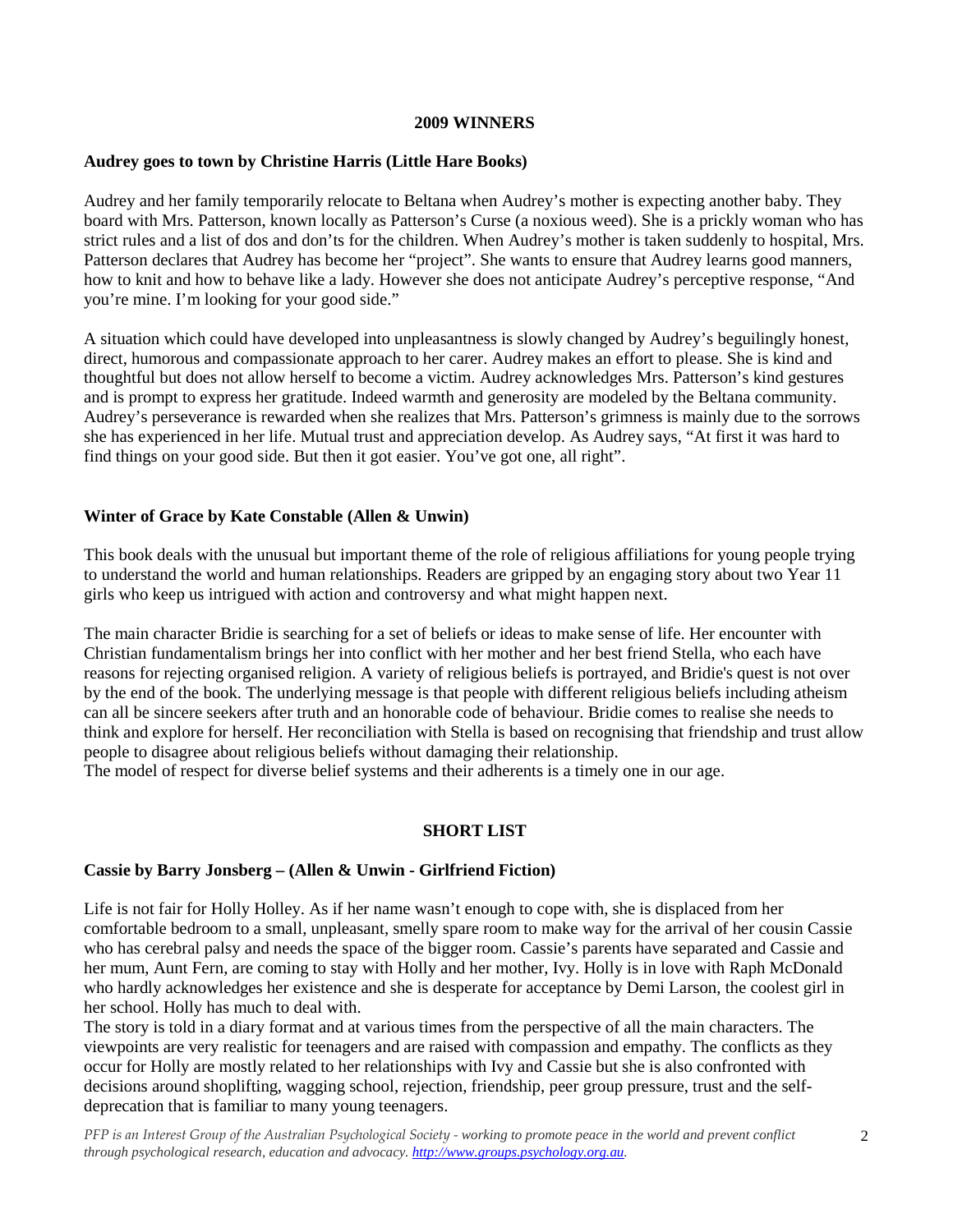Holly deals with conflict with sensitivity, humour and a sophistication that grows as do Holly's understanding and acceptance of what constitute honest and meaningful relationships. A well written book that will appeal to Upper Primary and Lower Secondary readers.

# **Finding Darcy by Sue Lawson (Black Dog Books)**

When her mother travels to the city for further study, Darcy is dislocated from her comfortable life and has to persevere through bullying, racism and family secrets whilst staying with her grandmother and great grandmother.

Darcy must research the war experience of her great grandfather for her high school project but her family refuse to talk about anything to do with the war. Because of the unusual circumstances of her great grandfather's death as a prisoner of war on the Japanese ship Montevideo Maru her mother, grandmother and great grandmother insist on silence. The situation is compounded by the fact that Darcy's best friend, Laura Tanaka, is researching her great-grandfather who is Japanese.

With the support of friends, her uncle and her great grandmother, Darcy's research promotes the non-violent resolution of conflict caused by secrets and mystery and the easing of major tensions that have been in the family for four generations. Finally the long-lasting impact of war is acknowledged and understood.

# **Ishmael and the Return of the Dugongs by Michael G Bauer (Omnibus)**

This sequel to the 2007 Children's Peace Literature Award winner Don't Call Me Ishmael continues to model effective and non-violent ways of dealing with conflict, including bullying and all the painful misunderstandings that can occur between emotionally awkward and vulnerable boys and the equally tentative girls they so desperately want to attract.

Ishmael Leseur and his friends at St Daniel's Boys College have graduated to Year 10 where the beautiful Miss Tarango is bravely introducing them to poetry. Ishmael is working seriously on his accident-prone relationship with Kelly Faulkner, discovers the positive results of responding to bully Barry Bagsley's aggression with humanity and is instrumental in getting his depressed father's old band together for a rousing anniversary performance. The characters, including the adults, are drawn with admirable depth and affection, the repartee is as clever and witty as in the first book and the embarrassments are nearly, if not quite as cringe-makingly hilarious.

# **Josie and the Michael Street Gang by Penni Russon (Puffin - Aussie Chomps - Penguin Group)**

Moving house is a stressful experience as 11 year old Josie discovers. Not only must she leave behind her best friend from primary school, but she also faces the problem of making friends in the new suburb where she will be starting high school, a challenge in itself. To her surprise she finds that Becca, the girl whose bedroom she now occupies, has left a 'treasure map' which provides her with information about life in Michael Street. Following the clues and finding the treasure helps her to overcome the grief of leaving Ellerslie and find some new friends, while looking forward to the future in Preston Heights. Importantly it helps her to build a bridge with Ella, a prickly neighbour who is sad that Becca, her best friend has moved away. The peaceful resolution is achieved through an understanding family, frank speech, acknowledgement of the grief process and the creative action of the girl who has moved away.

# **Pearl Barley and Charlie Parsley by Aaron Blabey (Puffin Books, Penguin Group)**

*PFP is an Interest Group of the Australian Psychological Society - working to promote peace in the world and prevent conflict through psychological research, education and advocacy. [http://www.groups.psychology.org.au.](http://www.groups.psychology.org.au/)*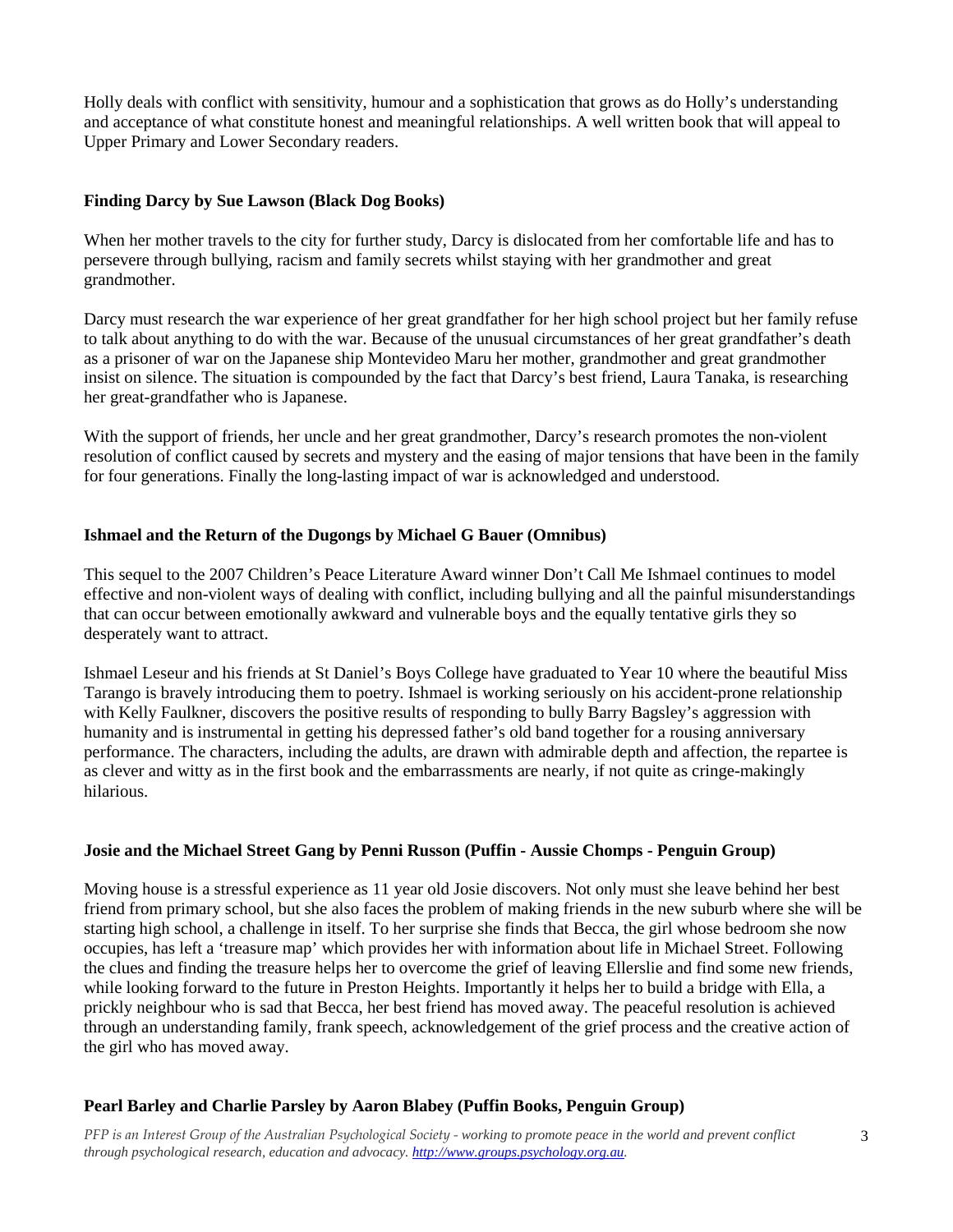Pearl Barley is loud and brash. Charlie Parsley is quiet and shy. They are very different in all manner of ways but despite this they support each other in difficult situations and are the best of friends.

This delightful early childhood picture book contains no conflict but demonstrates how drawing on natural skills and qualities with goodwill and in cooperation with and concern for another person can produce concord and harmonious relationships. A wonderful model for young children.

#### **2007 WINNER:**

# **Don't Call Me Ishmael by Michael Gerard Bauer (Omnibus)**

Ishmael Leseur's parents had a sense of humour when they named him after the hero in the famous novel Moby Dick. Now 14 years old and in Year Nine, Ishmael is one of the targets for the class bully, Barry Bagsley and his followers, not least because of his name. When their new home class teacher, the young and beautiful Miss Tarango is able to give Barry back as good as he has given, Barry increases his torment of Ishmael. Except for one notable exception, Ishmael's response is to keep out of the way or simply to suffer the torture in silence.

Things change when new boy James Scoby comes to school and Ishmael is asked to look after him, a difficult task for Ishmael as Scoby's unusual behaviour and physical characteristics make him a prime target for harassment. Scoby, however, is made of tougher stuff and is able to counteract Barry's taunting and bullying. Led by Scoby, Ishmael reluctantly finds himself part of a debating team made up of a group of fellow misfits. Together they experience both spectacular but hilarious failure as well as great success and as a result Ishmael has the opportunity to give Barry a taste of his own medicine. The choice Ishmael makes is a win for both of them.

This novel about the challenges, embarrassments, friendships and exploits of young adolescent boys is written with great skill, humour and appeal. It shows the importance of sticking up for your mates and that serious conflict can be resolved by brain power, thoughtfulness and sensitivity to the position of others rather than through revenge.

# **SHORT LIST**

# **The Goldseekers by Greg Bastian (Angus & Robertson)**

All nine year old Miju and her thirteen year old brother Kai dream about is making enough money on the goldfields of New South Wales in the 1850's to be able to return home to their village in China. They were brought to Australia against their will and they must save enough money for their passage home.

Sam, who is eleven, and his dad, Bill, are also trying to make their fortune on the goldfields to get the medical attention Sam's sick mother needs. Sam befriends Miju and Kai and tries to show his father that they are good people.

On the night Miju invites them for dinner at their campsite they all experience the violence and racial conflict of a group of drunken men against the Chinese. Kai and Miju are forced to hide in a cave in the hills for their own safety and Kai's distrust of Europeans increases. But not all people on the goldfields hate the Chinese and it is through the perseverance of Sam's friendship and the luck the little dog Ah-poo brings that they all find out what really matters in life.

The Children's Peace Literature Prize promotes the resolution of conflict by peaceful means and The Goldseekers demonstrates how this is possible in a way that also builds racial understanding and respect in a book for primary aged students.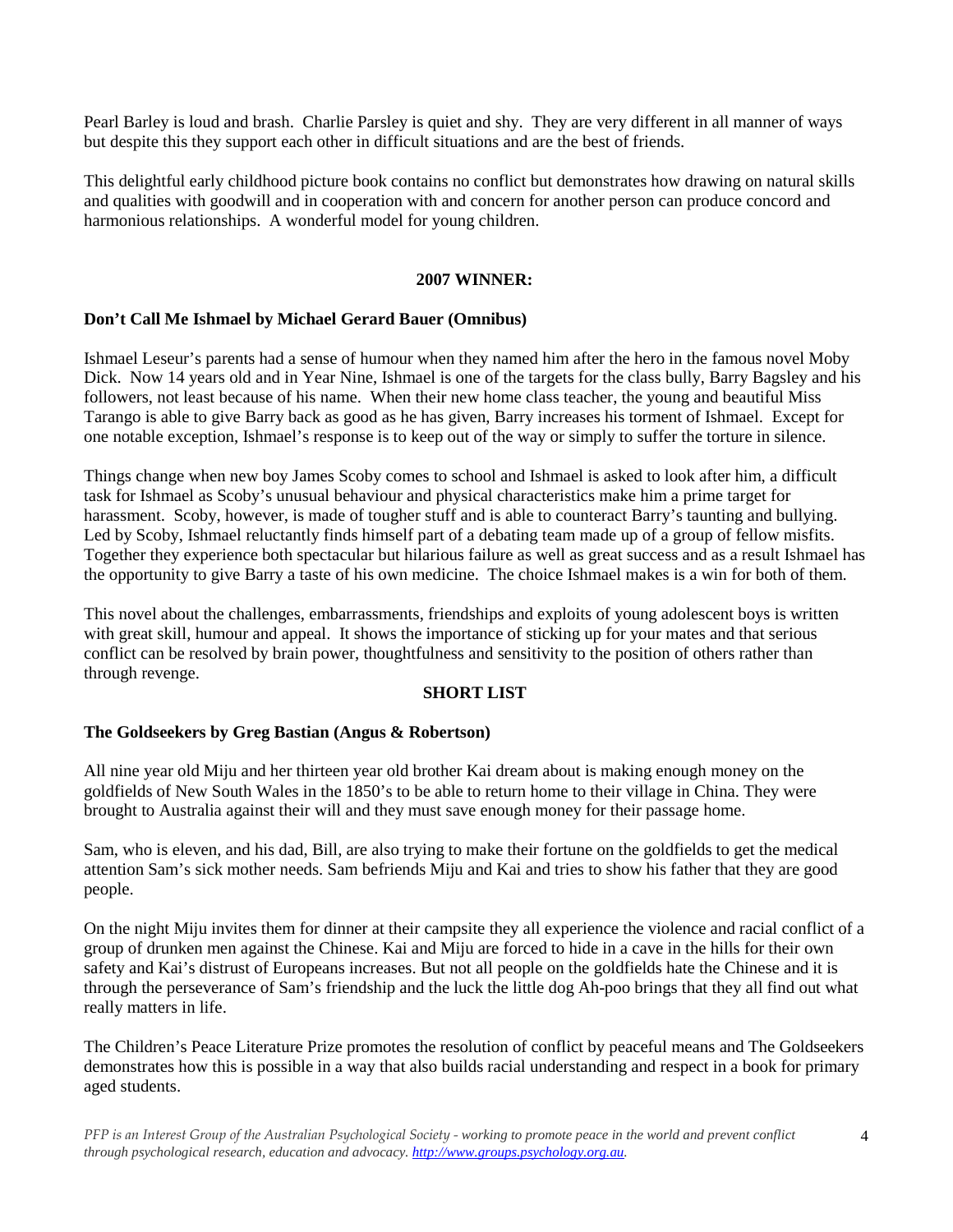# **The Story of Tom Brennan by JC Burke (Random House)**

Following an angry drunken night Tom's older brother, Daniel, crashes his car leaving two friends dead and his cousin paralysed. The small town in which they live is angry, and the family is forced to move in with Tom's grandmother in another town some distance away. The impact of the crash is far reaching and ongoing.

The journey for Tom and his family is a hard one. There are relationships and conflicts to be dealt with on many fronts. Through rugby and the support of his uncle, Tom (and his family) slowly rebuild their lives.

This is a powerful novel for older adolescents and young adults that illustrates the widespread impact that one unthinking act can have on the lives of many. The novel fits the theme of the Children's Peace Literature Award as all the characters learn to deal with their inner conflicts, and the impact that has on resolving the conflicts in their relationships.

# **One Whole And Perfect Day by Judith Clarke (Allen & Unwin)**

Sixteen-year-old Lily Sansom sees her family as thoroughly dysfunctional. There's her grandfather, bristly, outspoken Pop, who threatens his grandson with an axe because he thinks Lonnie is not knuckling down to life, her sweet grandmother May who is in the habit of talking aloud to an invisible friend, and her psychologist mother Marigold, who works in a daycare centre for the elderly and is in the habit of bringing even dementia patients home so that their carers can have a break.

Lily is tired of being the sensible one in the family, the reliable daughter who cooks and cleans and does well at school, and she's tired of family gatherings that end in storms from Pop, or waywardness from older brother Lonnie. She longs for the family to have just one whole and perfect day when nothing goes wrong, and decides that it should coincide with the 80th birthday party May is planning for Pop.

The conflict in this delightful young adult novel is interpersonal, intergenerational and interracial, and Clarke shows how such conflicts can be defused by empathetically imagining oneself in another person's shoes and by listening carefully to what people are actually saying – including oneself.

# **Born to Bake by Phillip Gwynne (Penguin – Aussie Bites)**

Rick Bickworth is in Year Six at Cobdolla Primary School and is rated by everyone, including himself, as 'average'. One day he finds he has a definite talent for baking cakes. His mother also prides herself on her baking ability, only her cakes are rated second-best at the local Agricultural show. When one of Rick's cakes is secretly entered into the competition by a friend, and beats his mother's entry to win first prize, Rick is astounded and his mother devastated.

This story, suitable for years 2 to 3 at Primary school, is told with humour and sensitivity. It explores issues of self-esteem and assertiveness in children. The conflict between Rick and his mother is resolved by them assisting each other to bake a cake for the state final of the competition.

The resolution of conflict by peaceful means-cooperation, respect and mutual support-fits the theme of the Children's Peace Literature Award.

# **Lost Property by James Maloney (Penguin)**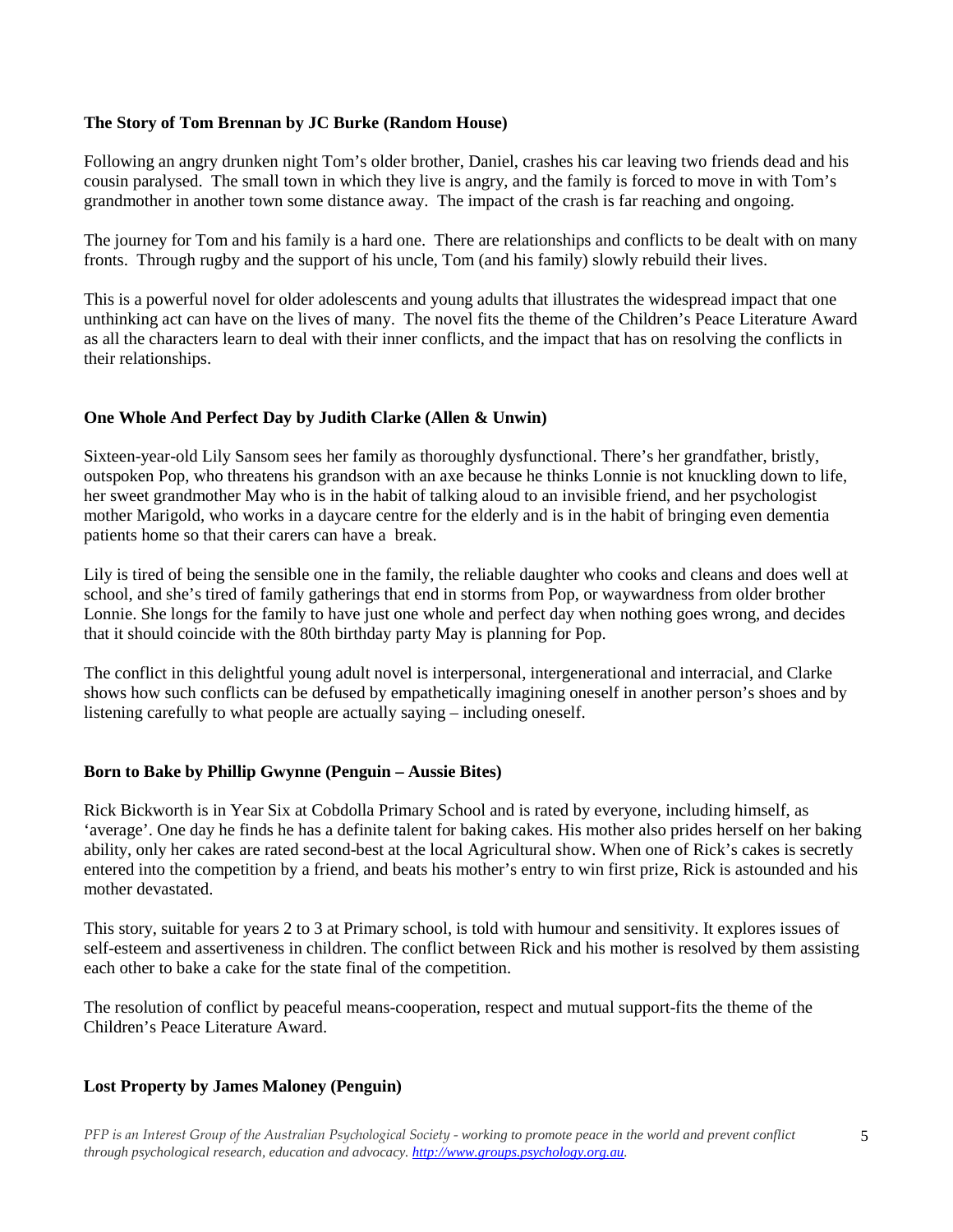Lost Property tells the story of 17 year old Josh and the family's relationship with his estranged brother, Michael who left the family home two years ago and has not returned since. Josh works at the Lost Property office at the main city railway station during the school holidays.

A surprise event at the Lost Property Office leads Josh on a quest to locate Michael. This journey for Josh is not without its risks and set-backs but ultimately leads Josh to a reunion with his brother.

The novel is well written, humorous and passionate, and explores the issues between the family members with integrity and humility. The range of emotion from the mother's anxiety to Michael's need for separateness and particularly to Josh's desire to resolve the family conflict is all dealt with realistically.

This novel fits the theme of the Children's Peace Literature Award with its specific focus on the protagonist making his own decisions in order to effectively manage the conflict. In a sense, it's a rite of passage for 17 yearold Josh with some of his choices not necessarily being the most productive but with outcomes that are relevant at the time.

## **The Worry Tree by Marianne Musgrove (Random House)**

Sensible and sensitive Juliet is stressed about many aspects of her family and school life. Sharing a room with her little sister, Oaf, brings its problems. Her two best friends compete for her friendship, g randmother is bored and mother is frustrated by father's junk always cluttering the house. Nothing seems to be easily solved and Juliet is confirmed as 'Worrywart'.

When Juliet is relocated to her father's study as a way of helping to relieve some of the family tensions, she discovers an old mural which her grandmother calls the Worry Tree. "You hang your worries on the tree each night so they don't keep you awake". Nana explains to Juliet. This simple and pleasurable strategy provides a focus for Juliet to acknowledge her individual worries and focus on discovering positive and creative solutions.

The novel is fresh, lively and humorously written. It focuses on a loving family which although confronted with the usual tensions of daily life, is prepared to work together to seek positive outcomes for all. It is a most suitable book for middle primary years

#### **2005 WINNER:**

#### **The King of Whatever**

Kirsten Murphy Penguin Books Young Adult Fiction

Intrapersonal— and interpersonal—conflicts are resolved in a variety of peaceful ways as interactions between the characters drive the story about finding your own worth in your family and friendship groups. Their humanity, sense of humour and warmth draw you into their world for the duration of the book and beyond.

17-year old Joe King is a master of under-achievement in all areas of his life despite the fact that he is talented. Feeling overshadowed at home by his older brother studying medicine and at school by his best friend and school captain, has not helped his self image. Nevertheless when life takes some unexpected twists, Joe is forced to make decisions and face his demons, finally demonstrating his inner personal strengths.

#### **SHORT LIST**

#### **Being Bindy**

Alyssa Brugman Allen & Unwin

This story keeps you turning the pages to find out how the situations are resolved. Bindy has just started high school. She needs to find how to cope with the break-up from her best friend, who then makes life very difficult for her at school, her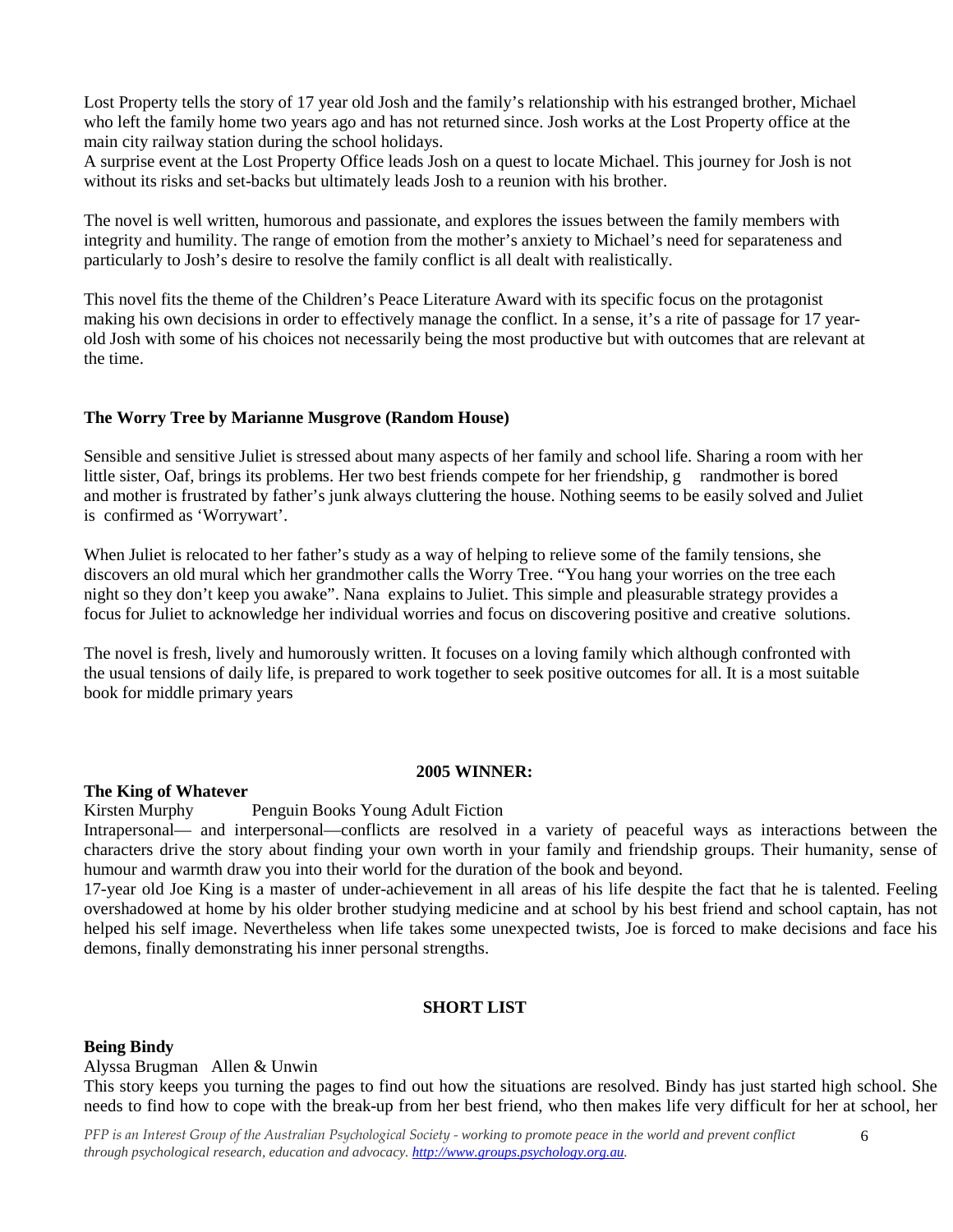parents' separation, and coming to terms with her new family relationships. Bindy develops understanding for others and importantly, awareness that she needs to value herself.

## **Catland**

# Ruth Starke A Puffin Book

A delightful and very realistic account of a girl's first holiday with her dad's new partner and her family which forms one part of the conflict resolution. Rose helps resolve some neighbourhood conflict: she gets to know their next door neighbour and brings her stepmother to a better understanding of other people. The story is well suited to young readers in mid— to upper—primary.

#### **The Ballad of Cauldron Bay** Elizabeth Honey **Allen & Unwin**

This family holiday story features believable characters and relationships. Henni, a 13-year-old girl becoming adolescent, and her family and friends are in a holiday house at the beach. They are asked to have Tara, who they don't know, to come and stay. She changes the dynamics of the happy group. Conflict smoulders between Henni and Tara and is resolved through their own efforts. Both poetry and illustrations create atmosphere.

## **The Spare Room**

# Kathryn Lomer UQP Young Adult Fiction

This tender, haunting tale takes the reader on a journey of discovery into two cultures. Akira has been sent by his family in Japan to learn English in Hobart, a journey into a new world. His homestay family is not what he was expecting. It is a journey into belonging, understanding and empowerment of people whose lives are connected by grief and uncertainty but who have hope in common. The device of writing in the first person, allows Australian customs to be depicted through fresh eyes. This allows positive and negative features of the Australian culture to be considered. Akira becomes a catalyst after finding a new sense of freedom for himself and an understanding of his own grief and that of his homestay family.

#### **2003 WINNER:**

#### **Sky Legs**

#### Irini Savvides Hodder Headline Australia

This is an engaging story of how Eleni responds to the challenge presented by her family's relocation from inner Sydney to the Blue Mountains during her final years of schooling. We meet Eleni first in a school for clowns in Byron Bay. We learn that she responds to landscape, writes haiku, enjoys the company of friends, and that she is talented. At her new school, her background and abilities do not attract other students to her. She says "I am that deadly combination. Different, new – and good at something." Eleni finds her inner clown, learns to 'walk on clouds' and challenges the fear that perpetuates intolerance. Sky Legs is most suited to older teenagers and young adults.

# **SHORT LIST**

#### **Dark Wind Blowing** by Jackie French (Angus & Robertson)

This book is full of suspense. When everyone has been invited to a birthday party except one boy in a class, a tense situation provides an opportunity for the community to act cooperatively and assertively.

#### **Tom Jones Saves the World** by Steven Herrick (University of Queensland Press)

Written in Herrick's trademark spare, effective, easy-to-read verse, this entertaining primary school novel follows the developing friendship between a young boy and girl as they work out creative and ingenious ways to bring about a family reconciliation and gently nudge a father into relaxation and trust.

# **Two Weeks in Grade Six** by Anna and Mary K Pershall (Puffin)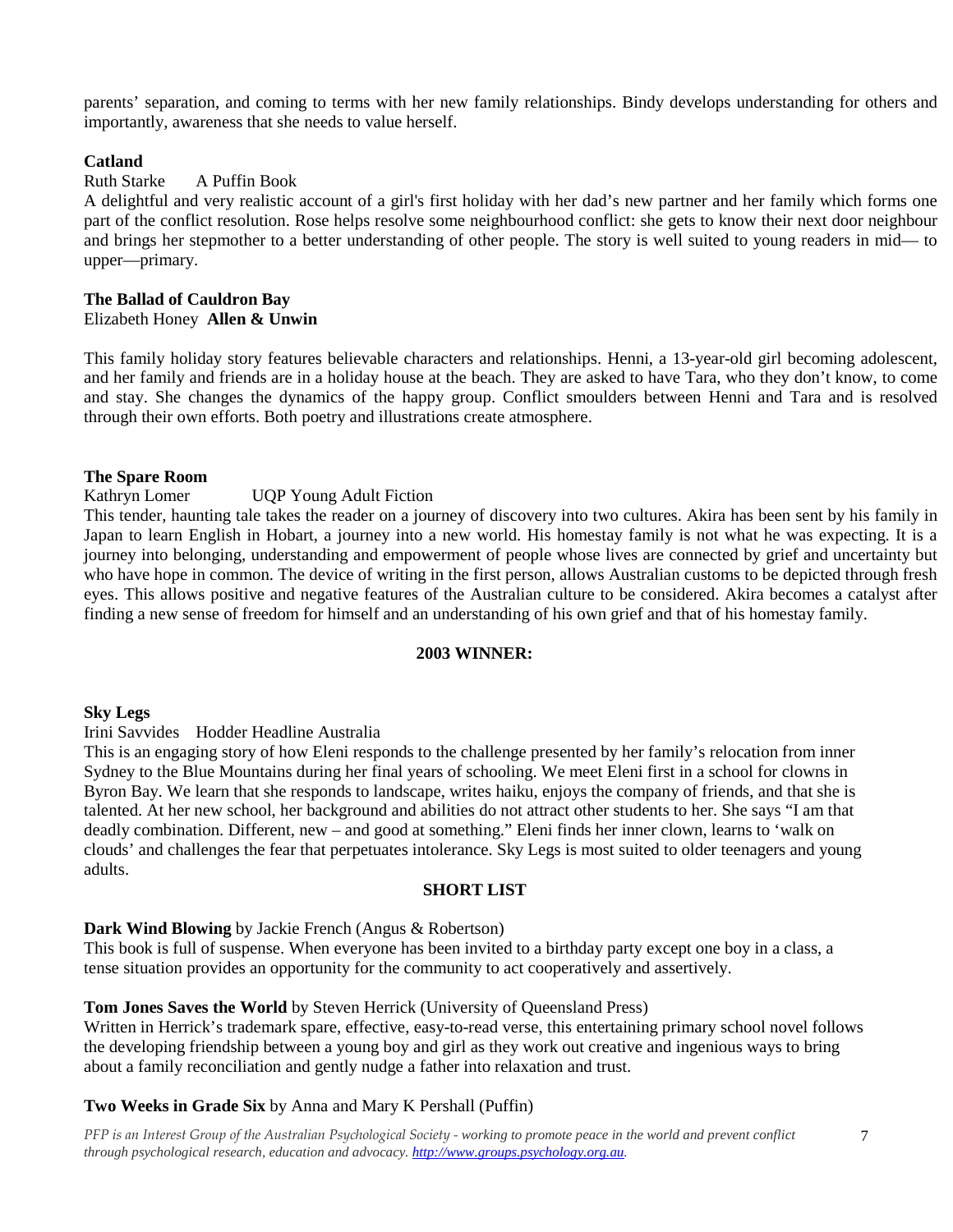Kaitlin has been accepted because of her friendship with the popular Shelley. When she is allocated to a new table group with the school's top five 'losers', she finds herself vulnerable. With the wise help of her visiting English grandmother, Kaitlin emerges from the experience a stronger person, ready to face the even greater challenges of life in secondary school.

#### **2001 WINNER:**

**Touch me** by James Moloney (University of Queensland Press). A moving novel about young love and young death. Xavier comes to appreciate friendship, and to suspect the 'win at all costs' principles of his rugby coach

#### **HIGHLY COMMENDED:**

**The simple gift** by Steven Herrick (University of Queensland Press).

A verse novel about Billy the runaway, Old Bill the hobo, and Caitlin the rich kid who mops at MacDonalds; a story of love, friendship and survival.

#### **SHORT LIST**

**I am Jack** by Suzanne Gervay, illustrated by Cathy Wilcox (Harper Collins). Jack has problems with bullying at school, but has many helpers together with his own sense of humour and coping skills.

**Bossy big boots' blister** by Wayne Gilholm, illustrated by Lisa Coutts (Macmillan Education Australia). Jemima is bossy especially to her two friends. They argue over who will wear Cinderella's shoes, but later become friends again.

**Omega** by Christine Harris (Random House). Adventure, meetings with alien minds and attempts to find negotiated solutions, in a post-nuclear future.

**Something's fishy Hazel Green** by Odo Hirsch, illustrated by Andrew McLean (Allen & Unwin). A Hazel Green detective story: Who stole the giant lobsters, and why?

**The frog family** by Pamela Rushby, illustrated by Elizabeth Alger (Rigby). A step-family and a green frog!

### **Other Recommended Books**

**Butterflies** by Suzanne Gervay (Harper Collins).

Katherine who is almost eighteen, was severely burnt at three years of age. She refuses to be a victim and struggles for her own identity and independence.

**Dolphins dance** by Jutta Goetze (Black Dog Books).

Told by Ali about her brother Max who is autistic. The family copes, with the help of several people and some friendly dolphins. A thoughtful book.

**I don't want to go to school** by Christine Harris, illustrated by Craig Smith (Random House Australia). A delightful picture book about two children confronting their fear of going to school.

**Mahalia** by Joanne Horniman (Allen & Unwin).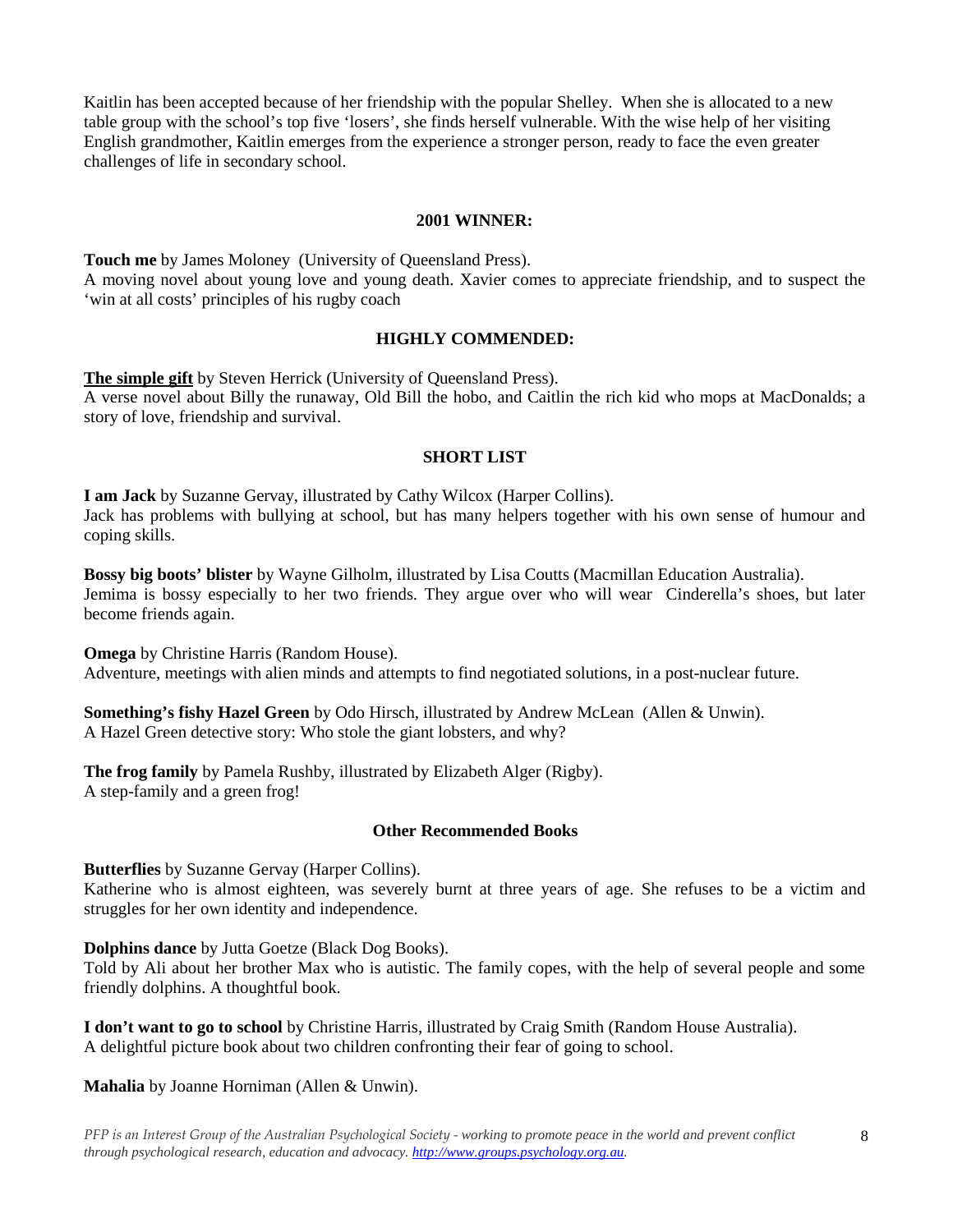Matt is seventeen and raising his baby as a single parent. He is unemployed and often lonely, but has good friends of both sexes. The story is told with realism and with moments of joy and of despair.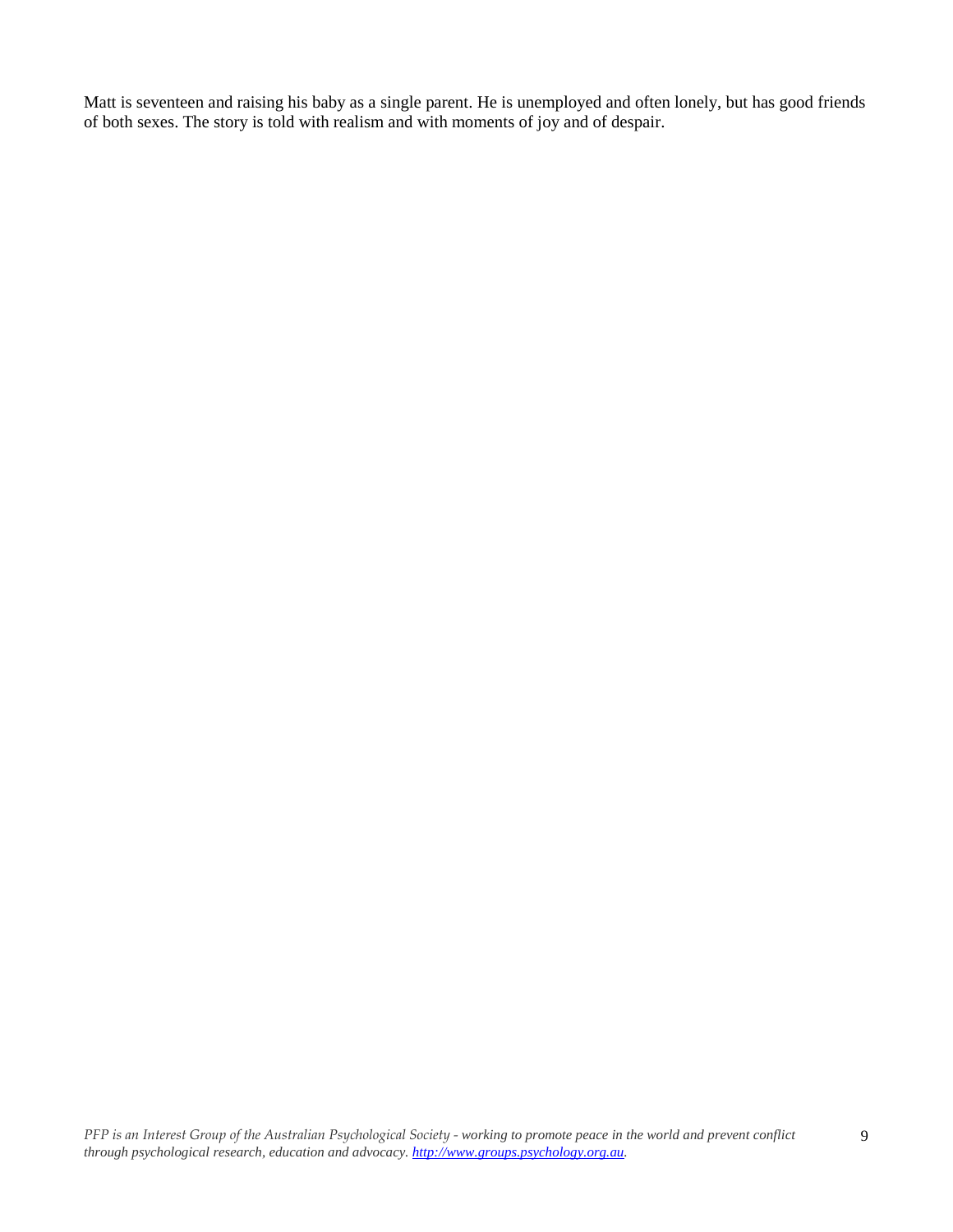#### **1999 WINNER:**

**Deadly Unna?** by Phillip Gwynne. (Penguin Books).

Gary struggles against in-grained racist attitudes in the local population. With dry humour, he paints himself as a coward on the football field, but shows strength of character in facing up to the more abstract challenges off the field and away from the safety zone of the country football culture.

### **SHORT LIST**

**Sink or Swim** by Ron Bunney. (Fremantle Arts Centre Press).

Earl, a cray fisherman takes Bazza under his wing, giving him on-the-job training as a deck-hand. On the way, he also teaches Bazza life skills, presenting him with positive examples of successfully dealing with interpersonal conflict.

**The Biography of Gilbert Alexander Pig** by Gael Cresp & David Cox. (Benchmark Publications Management).

A slightly zany picture book story based on "the three little pigs". The resolution of conflict makes use of some catchy language that might encourage some constuctive behaviour in real-life situations.

#### **Soldier on the Hill** by Jackie French. (Angus & Robertson - HarperCollins).

A Japanese soldier is in hiding in the Australian landscape. Individuals whose countries are at war with each other show that it is possible to rise above the situation and give help where it is needed.

## **More than a Game** by Peter McFarlane. (Penguin Books).

An AFL football team has Tammy's wholehearted support. Tammy struggles with teasing, bullying, harrassment, competition from her peers, and family pressures. Experience with Tammy, some of her growth as a result of dealing successfully with these challenges.

#### **Other Recommended Books**

**Leaves for Mr. Walter** by Janeen Brian and David Cox (Margaret Hamilton Books).

An attractively illustrated book for the younger audience about potential conflict between neighbours. The quiet persistence and a positive attitude of a child stops the conflict from developing and there is a better outcome for both parties.

**Hazel Green** by Odo Hirsch. (Allen & Unwin).

The quirky Hazel Green is no angel but she is likeable. Hazel goes to considerable effort, as she tries to reach a satisfactory resolution of a conflict that was not really of her own making.

#### **Buzzard Breath and Brains** by James Moloney. (University of Queensland Press).

There is a conflict and bullying theme throughout this book. Various attempts and efforts are made to resolve conflict.

#### **Homestrung** by Helen McKerral. (Hyland House Publishing).

A girl struggles with the adjustments she is forced to make after her mother dies. She is confronted with both personal and interpersonal conflicts, but is supported by a loyal friend.

#### **Too Much to Ask For** by Katherine Pershall and Mary K. Pershall (Puffin Books).

On the theme of changing friendships and conflict between schoolgirls, this book is relatively easy to read. It may suit children in the middle primary years, a time when their friendships and relationships can be particularly challenging.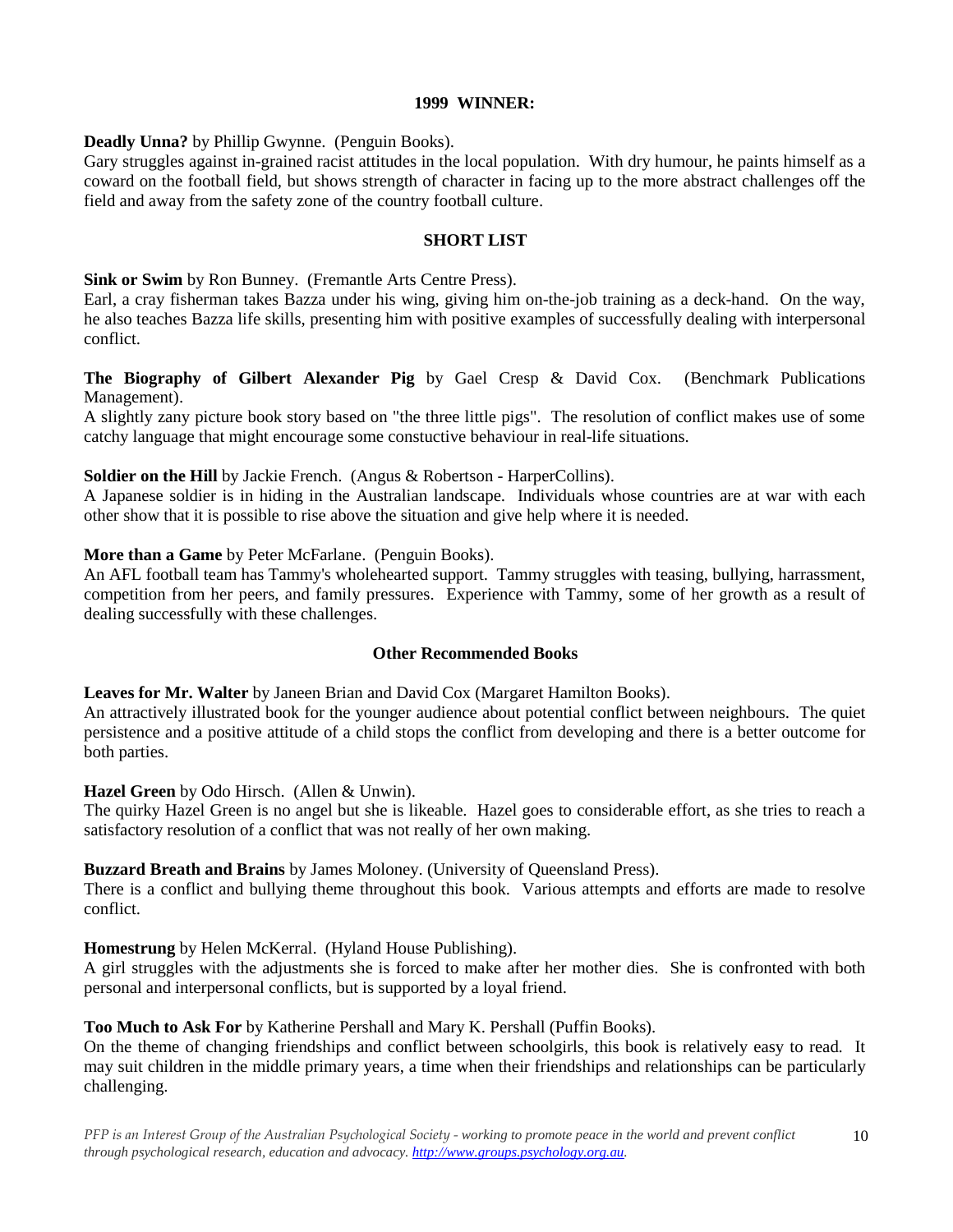#### **1997 WINNER**

## **A Bridge to Wiseman's Cove** by James Moloney (UQP).

At fifteen Carl finds himself responsible for his wayward younger brother, and struggling to earn respect both for himself and from a community which scorns his family. The plot is strong and the writing compelling, with excellent characterizations. Resilience and forgiveness are shown by different characters and the ending is both believable and optimistic.

## **SHORT LIST**

### **Surfing Mr Petrovic** by Colin Bowles (Penguin Aust.)

A highly commended and appealing story for primary-school aged children. Three mischievous boys cruelly harass an elderly European man, then it gets out of control. Tao tells how he gets into more and more trouble both at school and with his family, partly through not wanting to feel left out. However he comes to understand Mr Petrovic, and makes amends with his father and his mother's new partner too.

#### **Asturias** by Brian Caswell (UQP).

A moving and complex story for older children, about the members of a band who are threatened by conflicts amongst themselves and also between themselves and commercial interests. They keep their integrity through courage, their supportiveness towards each other, and their ability to learn from the lessons of the past.

## **Through the Witch's Window** by Caroline Macdonald (Penguin Aust.).

Four children whose lives have been dislocated by their parents' search for work meet Rose Tattoo, an eccentric artist. Should they regard her as a witch, and whether they do or not, how should they treat her? A subtle and tightly-written story for primary schoolers.

## **Other Recommended Books**

**Last Refuge** by Dianne Bates (Hodder Headline Aust.).

Clearly portrays the damaging effects of domestic violence on the victims' self-confidence and all the family relationships, with a positive eventual outcome.

#### **Only the Heart** by Brian Caswell & David Phu An Chiem (UQP).

A story about refugees from Vietnam and their efforts to make a new life, which shows the importance of not giving up hope.

#### **Favourite Live Thing** by Jean Chapman (UQP).

Suitable for middle-primary school children, the story concerns how positive acts and cooperation towards a common goal can break down antagonism.

#### **Trivia Man** by Laurine Croasdale (UQP).

A bullied boy shares his isolation with another, until his talent for quiz games and forward planning brings a positive solution.

#### **Angel** by Phil Cummings (Random House).

Very real family members try to deal with their grief over a son's death, until his re-appearance fresh from angel school helps them learn to survive life without his presence.

# **The Apostle Bird** by Garry Disher (Hodder Headline Aust.).

Set in the time of the Great Depression,there are conflicts in a gold-mining community between ethnic and social groups, which Neil has some part in resolving.

# **Summerland** by Jackie French (Harper Collins).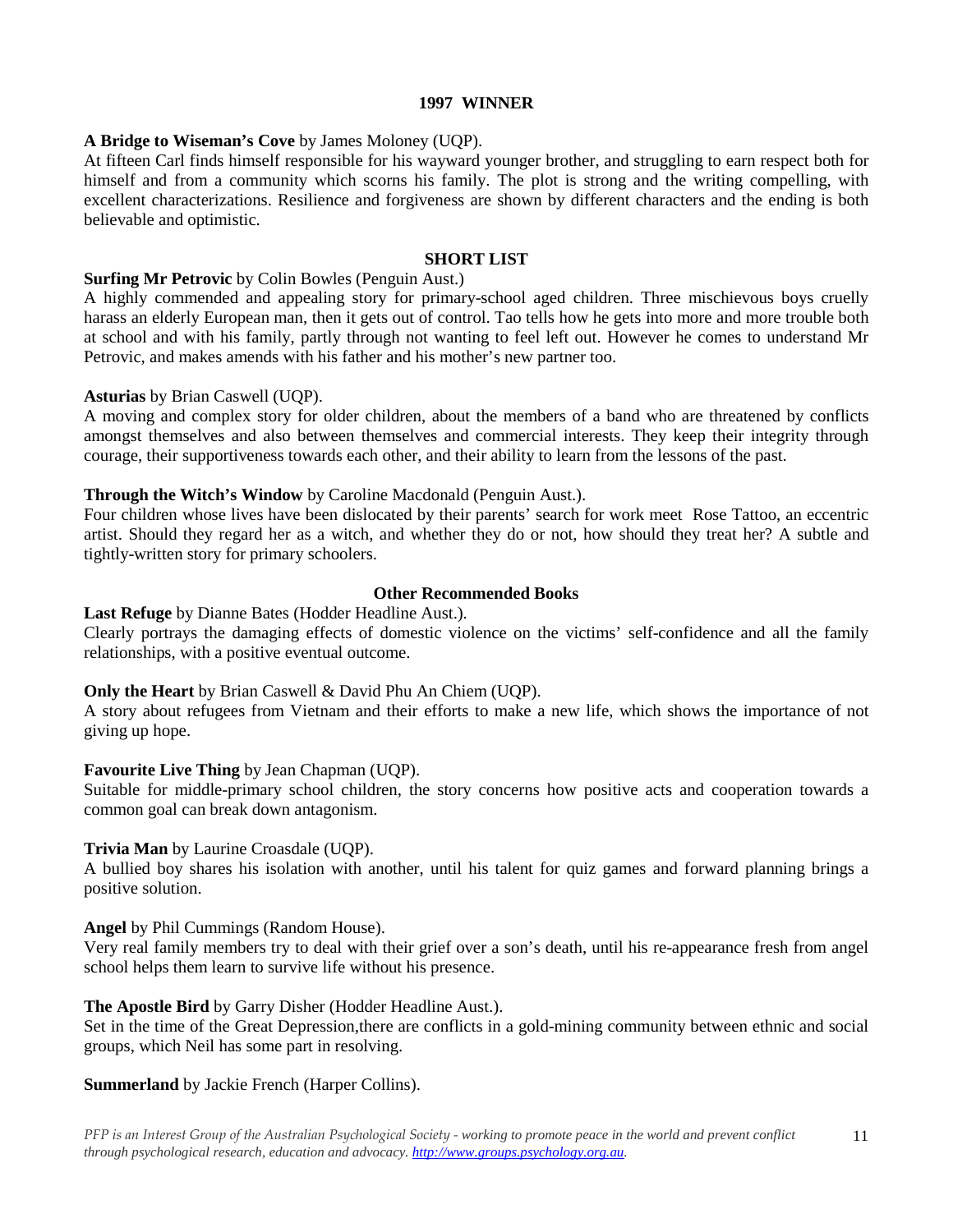A girl has developed a fantasy alternative world as a way of coping, as some children do, and the story tells how she learns to face things and take the initiative in order to save herself and others.

# **Streetwise** by John Maddocks (UQP).

Tom is learning to deal with his parents separating and with the unexpected discovery of having being adopted. He must adjust to a less protective environment and take new responsibilities for his life.

# **Soula the Ruler** by Peter McFarlane (Harper Collins).

The recognizable bullying of a teacher by her class leads to her breakdown, and her replacement looks set for a similar fate before Soula steps in to take charge. By involving everybody she succeeds in bringing fame to the class as well as in helping their former teacher.

# **Johnny Hart's Heroes** by David Metzenthen (Penguin Aust.)

Endurance, tolerance of social differences and the power of friendship help a diverse group of people who go droving, saving their sheep and also gaining publicity for the strengths and plight of country people affected by drought.

# **Mr Biffy's Battles** by Richard Tulloch (Penguin Aust.)

Two clowns come to realize the benefits of cooperation. Great illustrations extend the text and there is plenty of appropriately slapstick humour.

# **\* DISCUSSION IDEAS FOR TEACHERS AND PARENTS**

# **ROSE MEETS MR WINTERGARTEN** by Bob Graham (Puffin)

A delightful picture book for 2 to 7 year olds. This simple story tells how Rose's family – the Summers – move next door to the dark house of the frightening Mr Wintergarten. By personal contact and fairy cakes Rose wins Mr Wintergarten over. The beautiful illustrations are an integral part of this happy book.

- 1. Does Rose believe the evil tales told about Mr Wintergarten?
- 2. Is it a good idea to be nice to everyone?
- 3. Did it make a difference to Mr Windergarten that Rose gave him a present?
- 4. Why do you think this book won a prize?

# **DODGER** by Libby Gleeson (Turner & Chambers – 1990)

A novel for late primary/early secondary school years. This book relates the story of an adolescent boy at high school who struggles with a range of issues including: his mother's death, his acceptance of the need for his truckdriving father to be away a lot, his reputation with some teachers (and the sports teacher in particular), personal doubts, and trying to accept and respond to the positive expectations of a new teacher to the school. The story is told through an oscillation between narrative and the new teacher's letters to her friend (a fellow beginning teacher). Mick is cast as Dodger in the play "Oliver", although he is not sure he wants to take the part. Mick learns to deal with the conflicts both within himself and with the others in his world. And the teacher also does some growing up.

1. What are the conflicts and what is the range of emotions that Mick goes through, and how does he deal with them?

12

- 2. How do you think Mick felt after the play was finished? Why?
- 3. What was the critical difference that helped Mick in this story?
- 4. What difference do you think Mick's struggles will make for him in the future?
- 5. What elements of this book do you think the judges identified to award the prize?